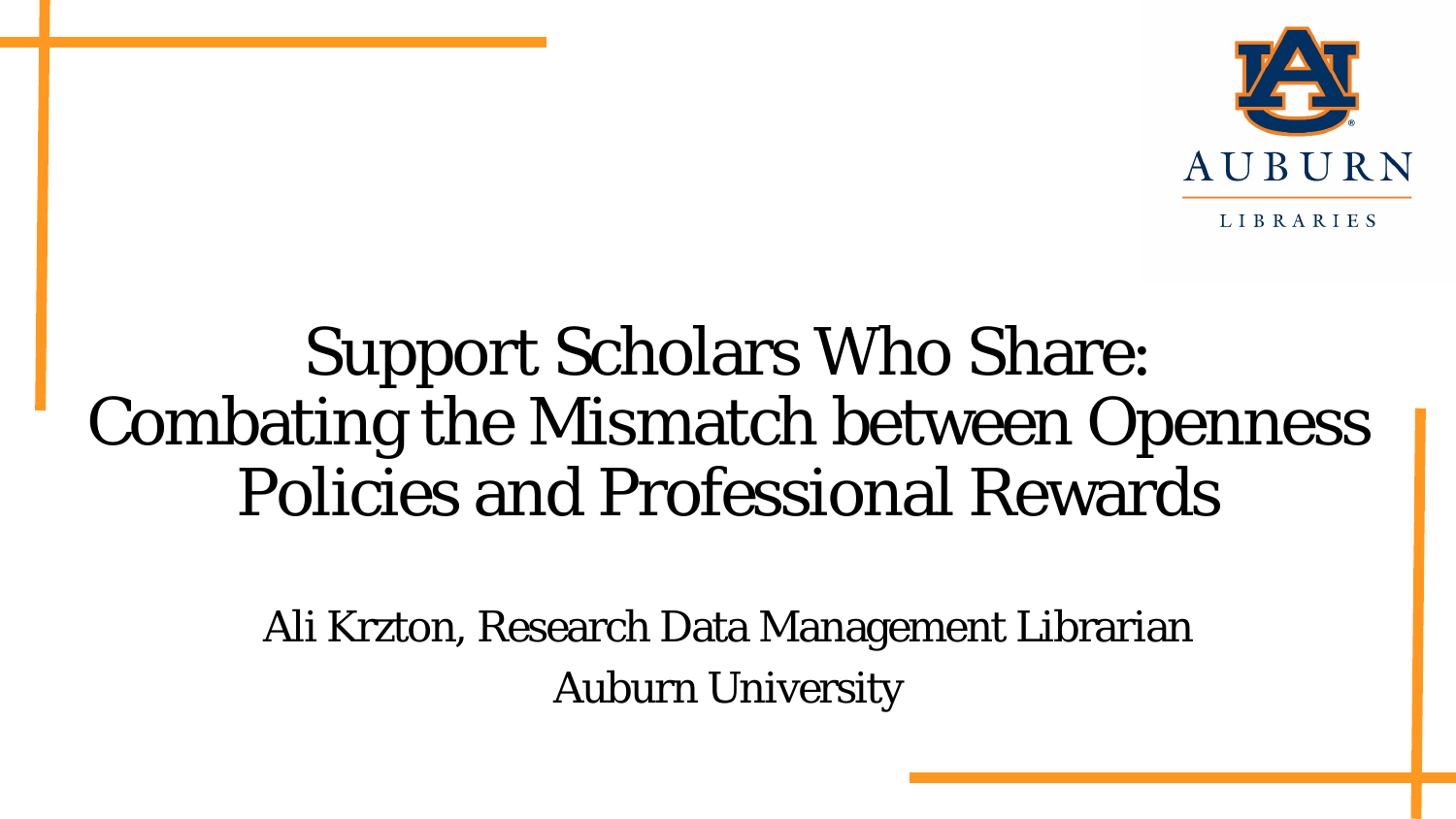### Sponsorship acknowledgement

#### Thank you to Annual Reviews for sponsoring this session!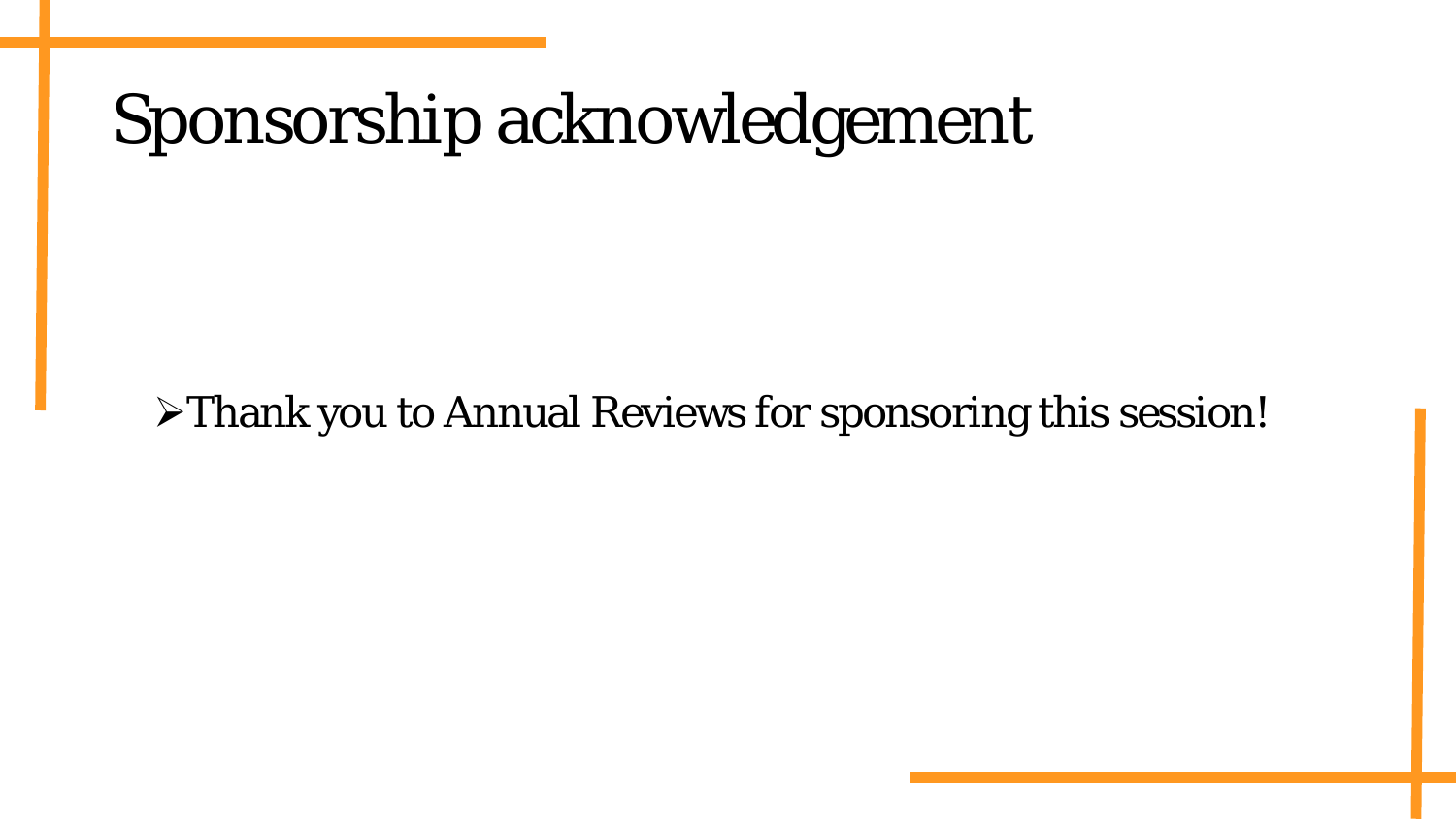### Goals for the session

- Take the perspective of an individual researcher in the scholarly communication ecosystem
- Understand how incentive structures for academics undermine progress towards community goals of open scholarship
- Conceptualize mandates that do not work against long-term adoption of open practices
- Discuss strategies to resolve this tension, give researchers who contribute to open knowledge a competitive advantage, and advocate for nuance in judging academic performance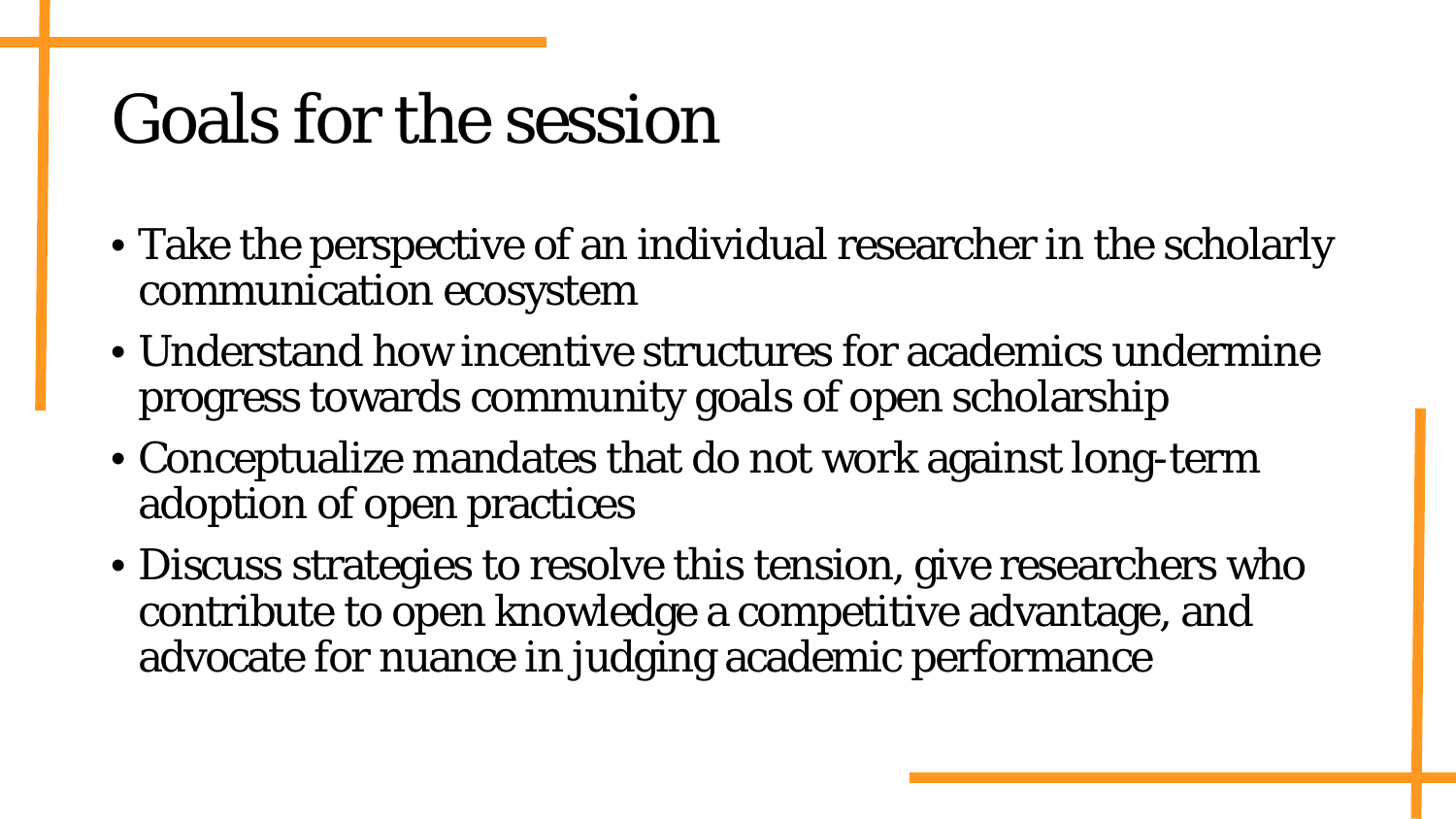# Open scholarship is a coordination problem

- Why hasn't more progress been made towards openness?
- Open access to articles, data, code, and other products of research benefits the community
- Researchers and working groups within the system are competing for limited resources
- The incentive structure can be a barrier to openness even when there is widespread agreement on its value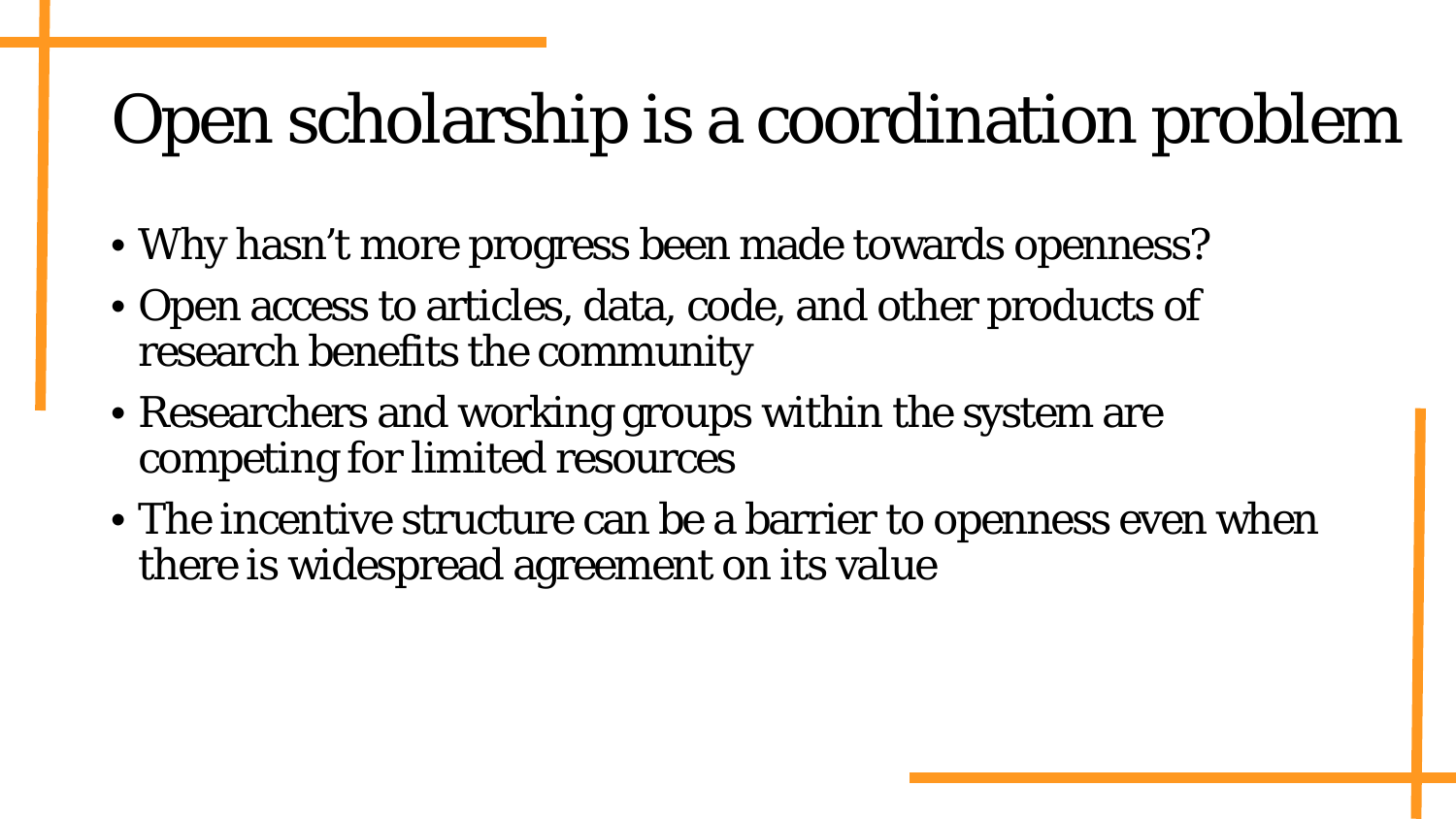#### Prisoner's dilemma

|               | Cooperate                       | <b>Defect</b>                   |
|---------------|---------------------------------|---------------------------------|
| Cooperate     | Top: $3$<br>Side: 3<br>All: $6$ | Top: $5$<br>Side: 0<br>All: $5$ |
| <b>Defect</b> | Top: $0$<br>Side: 5<br>All: $5$ | Top:1<br>Side: 1<br>All: $2$    |

Community outcome: all cooperate > split > all defect Individual payoff: betray partner > all cooperate > all defect > "sucker's payoff"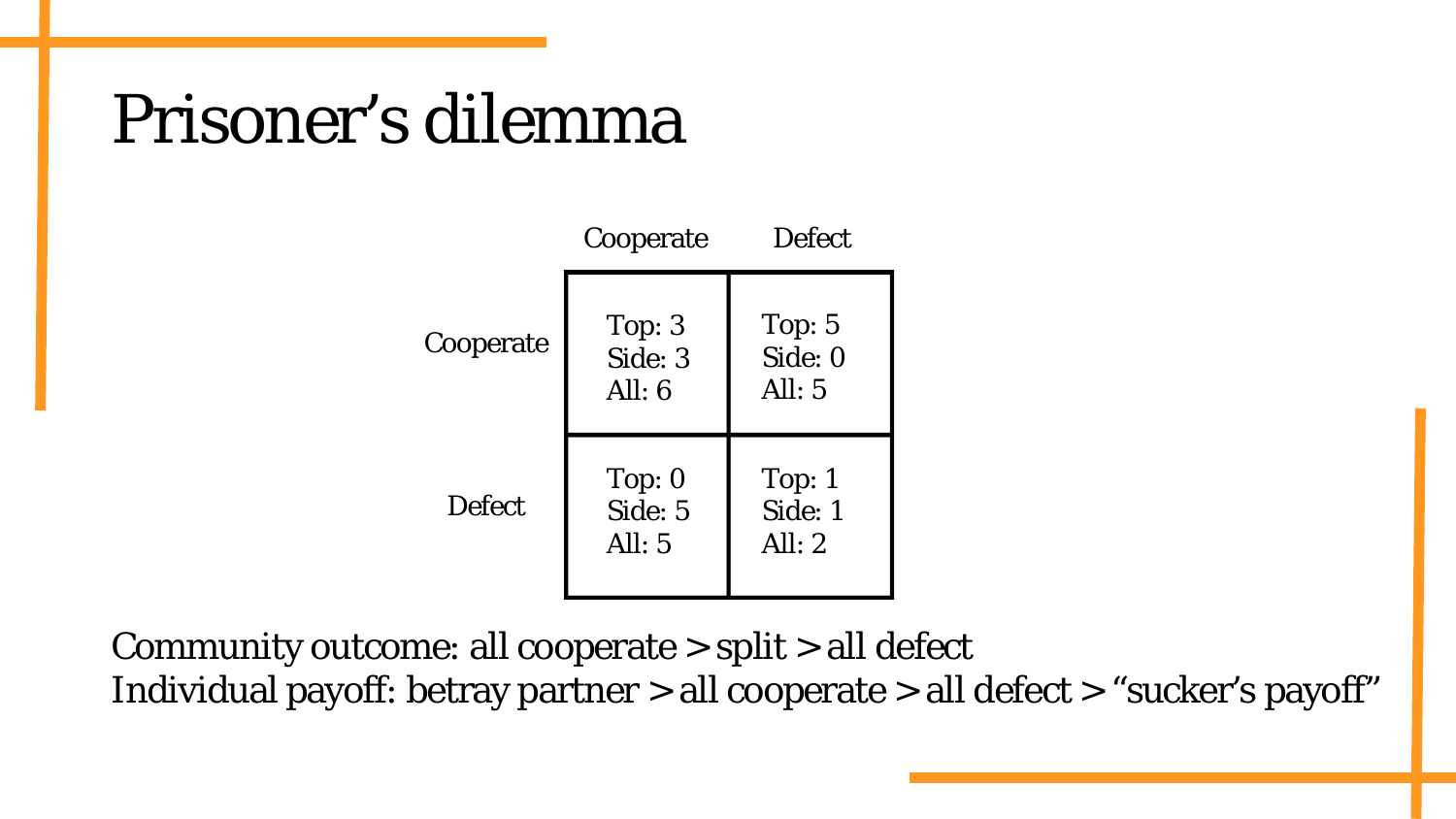## Early career researchers and data sharing

- In a simulated research community, researchers who did not share data were always more productive than those who did, regardless of overall sharing, in the absence of direct rewards (Pronk et al, 2015)
- A survey of attitudes toward data sharing found that early career researchers were most supportive of data sharing as a concept but less likely to share data themselves (Tenopir et al, 2015)

Early career researchers are of particular interest because they are the most sensitive to systemic risk and reward.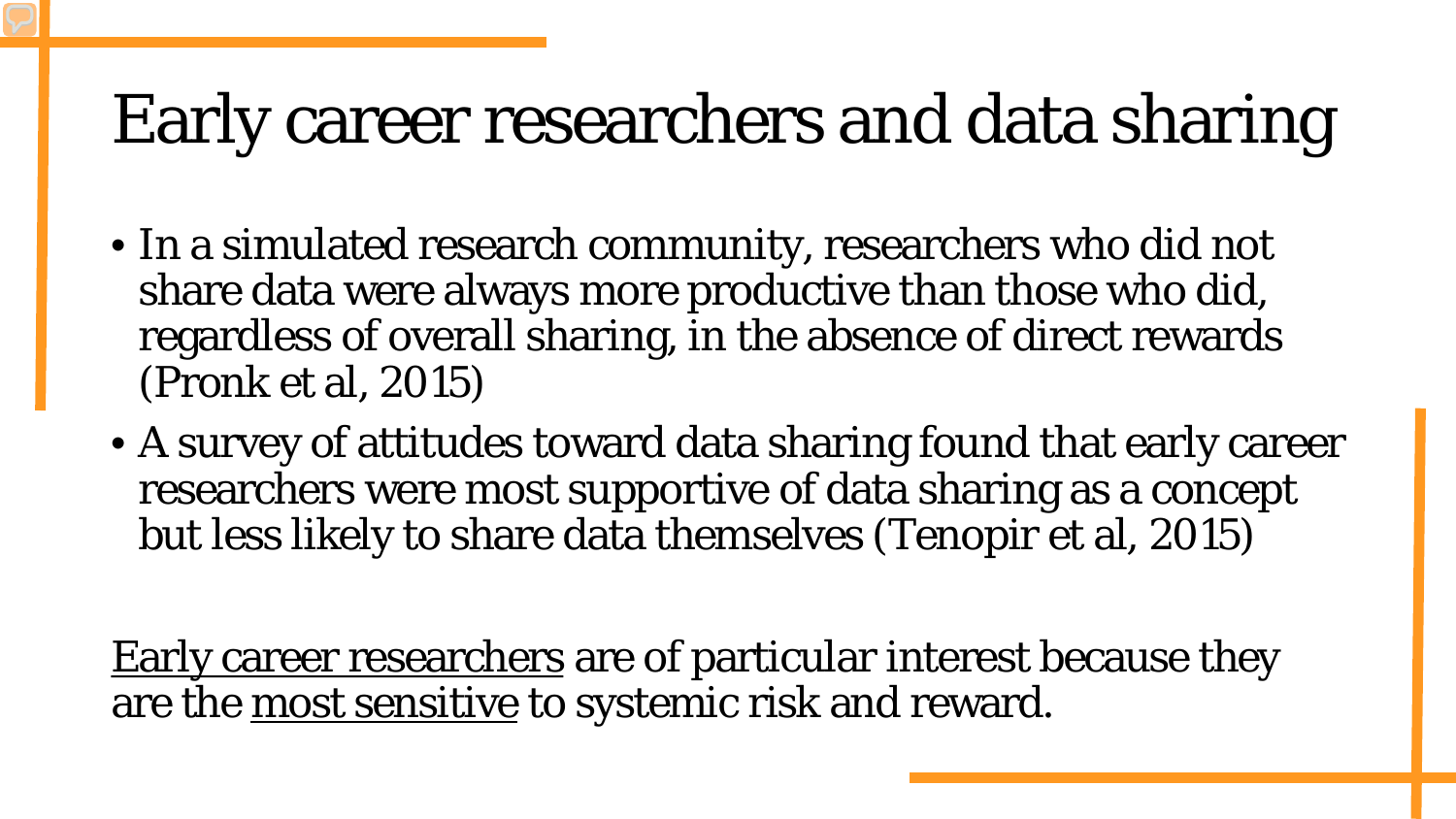# Key concept – Absolute vs. relative cost

- Costs can be objectively the same but have disparate impact
- Examples: article processing charges, data curation needed for deposit, limitations on publication venue
- High costs relative to an individual's circumstance worsen the consequences of unreciprocated cooperation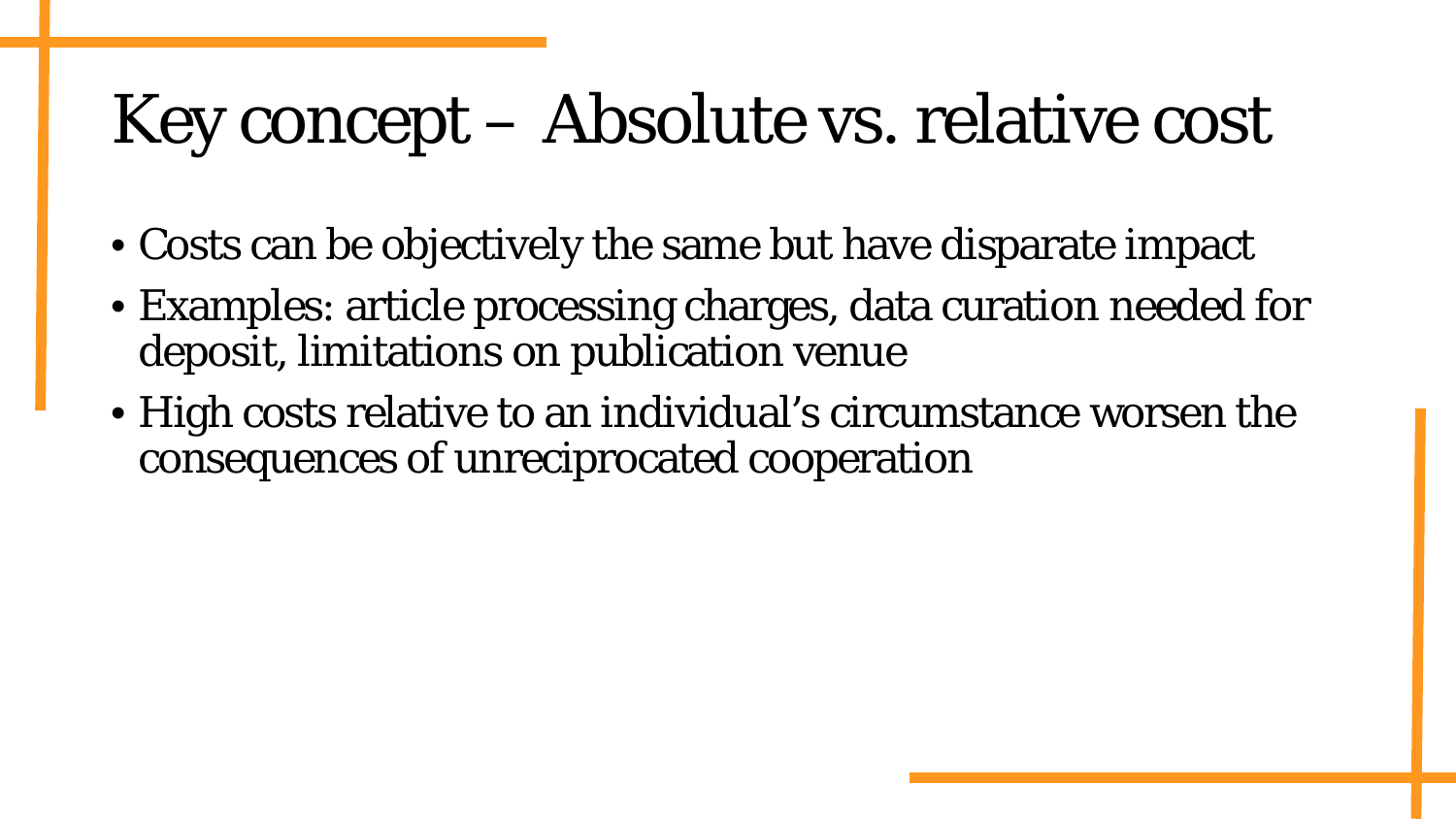## Scholarly impact

- Scholarly impact is the currency of academic advancement
- Impact is a composite measure
- Resources available to produce impactful work are limited

Open access has many benefits, but the promise of <u>increased</u> scholarly impact is the only one that directly rewards the researcher.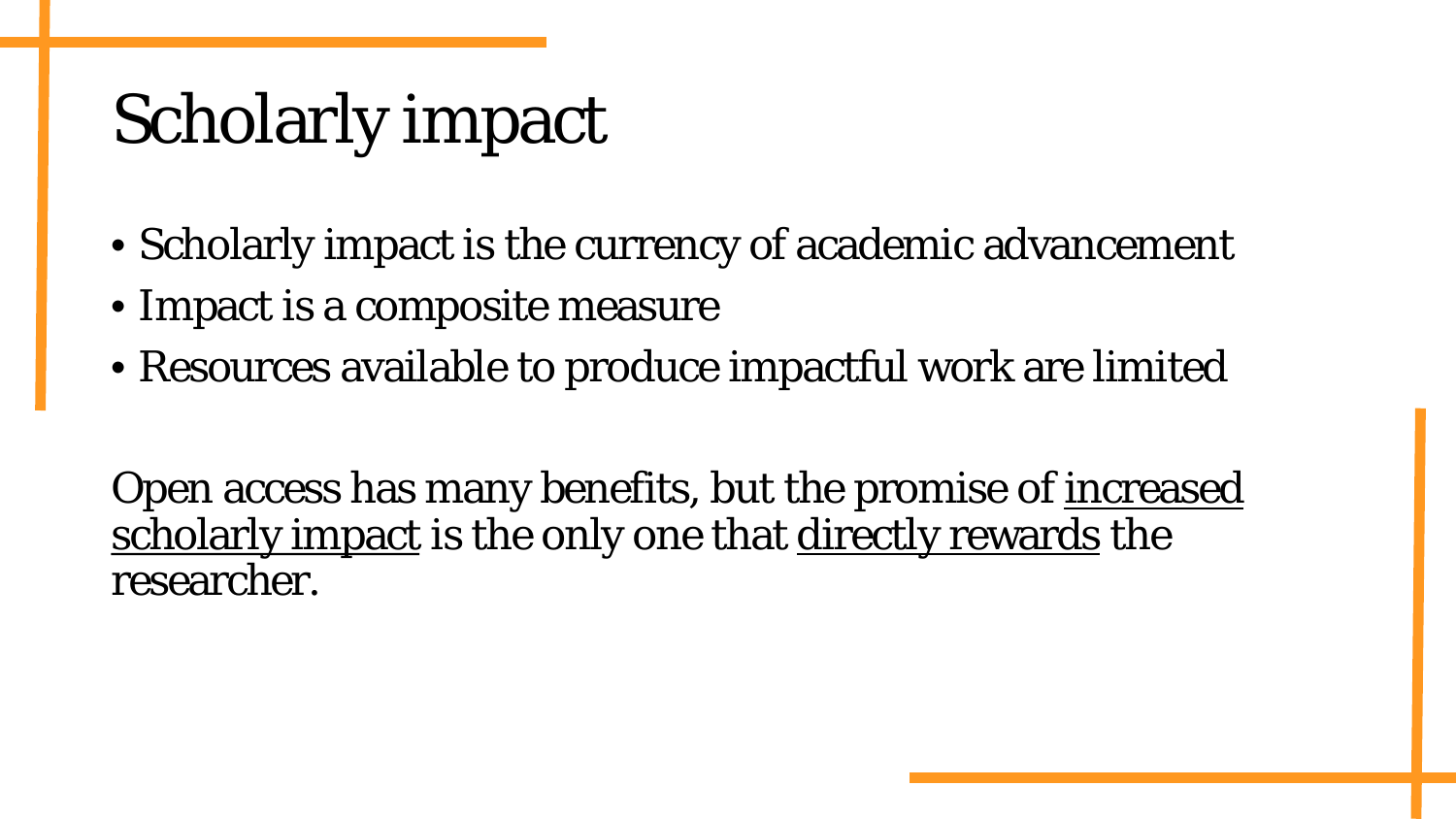#### The open access arms race

- Gold OA journals and APCs \*Repeated payments for impact raise systemic costs
- Hybrid journals and open a la carte \*As above, but double-dipping raises total costs even faster
- Green OA via academic social networks \*Shortcuts to impact undermine robust, distributed repositories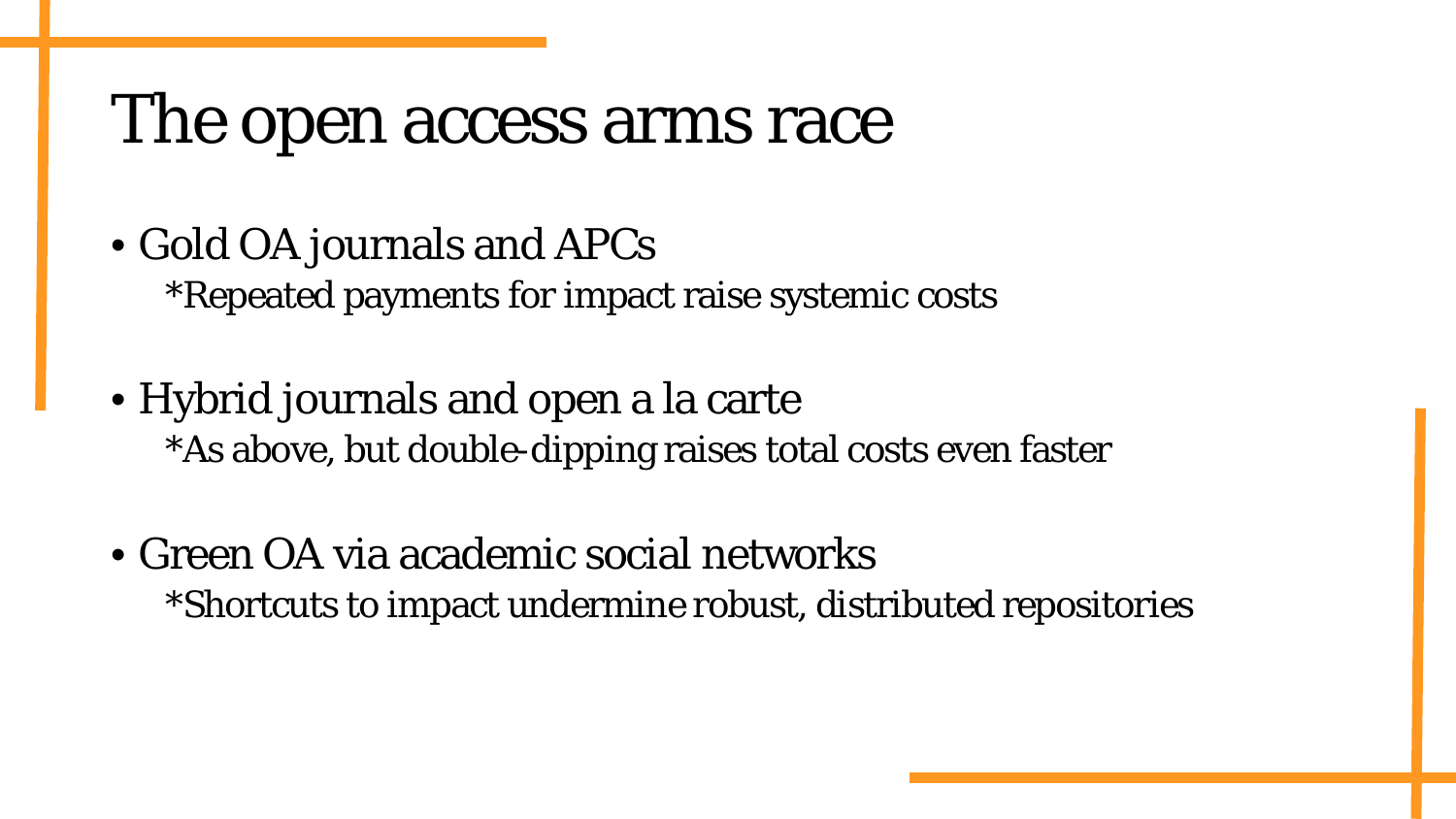# Why is gold open access so expensive?

| <b>Journal Title</b>                                   | IF $(2017)$ | <b>APC</b> |
|--------------------------------------------------------|-------------|------------|
| Genome Biology                                         | 13.214      | \$3490     |
| <b>Nature Communications</b>                           | 12.353      | \$5200     |
| <b>PLoS Biology</b>                                    | 9.163       | \$3000     |
| <b>Scientific Reports</b>                              | 4.122       | \$1790     |
| <b>Geoscience Frontiers</b>                            | 4.051       | $$0^a$$    |
| Database: Journal of Biological Databases and Curation | 3.978       | \$1680     |
| <b>Frontiers in Plant Science</b>                      | 3.677       | \$2950     |
| <b>Remote Sensing</b>                                  | 3.406       | \$1800     |
| <b>Ecology and Evolution</b>                           | 2.340       | \$1950     |
| PeerJ                                                  | 2.118       | \$1095     |
| Geoscience Data Journal                                | 1.867       | \$1500     |

<sup>a</sup> Article publication fees funded by China University of Geosciences and Peking University

As long as high impact factors make journals non-substitutable goods, market forces cannot control APCs.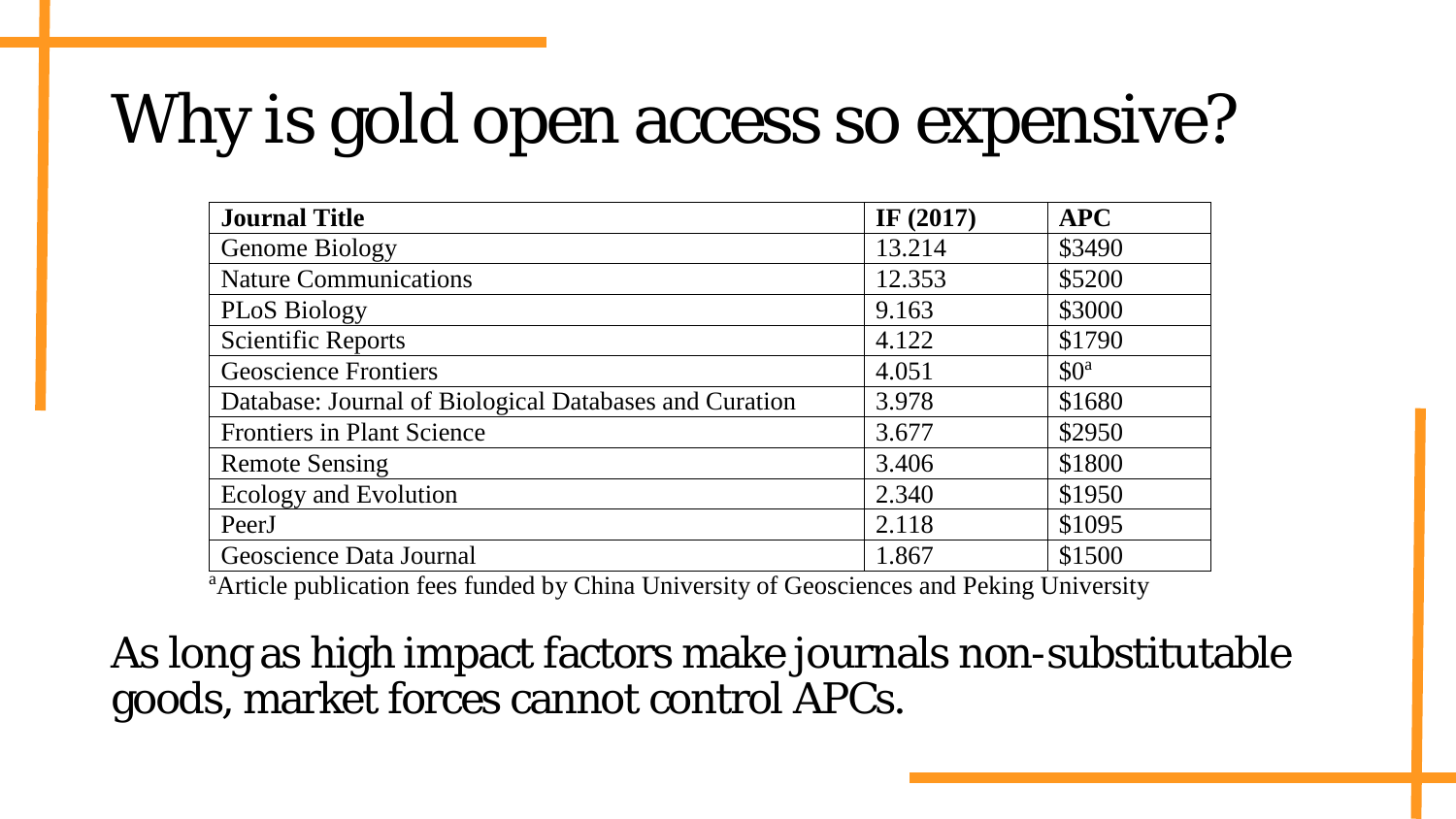## Scholar-friendly open access mandates

- 1. Mandates should not be "opinionated" about venue
- 2. Mandates should be tied to incentives that matter
- 3. Mandates should not be universal across disciplines
- 4. Mandates should be enforced
- Researchers have their choice of journals and repositories
- $\triangleright$  Grant renewal or promotion contingent on compliance
- Expect differences in venue of dissemination, embargo periods, reporting mechanisms
- Low compliance rates allow for free-riding, unfair competitive advantage